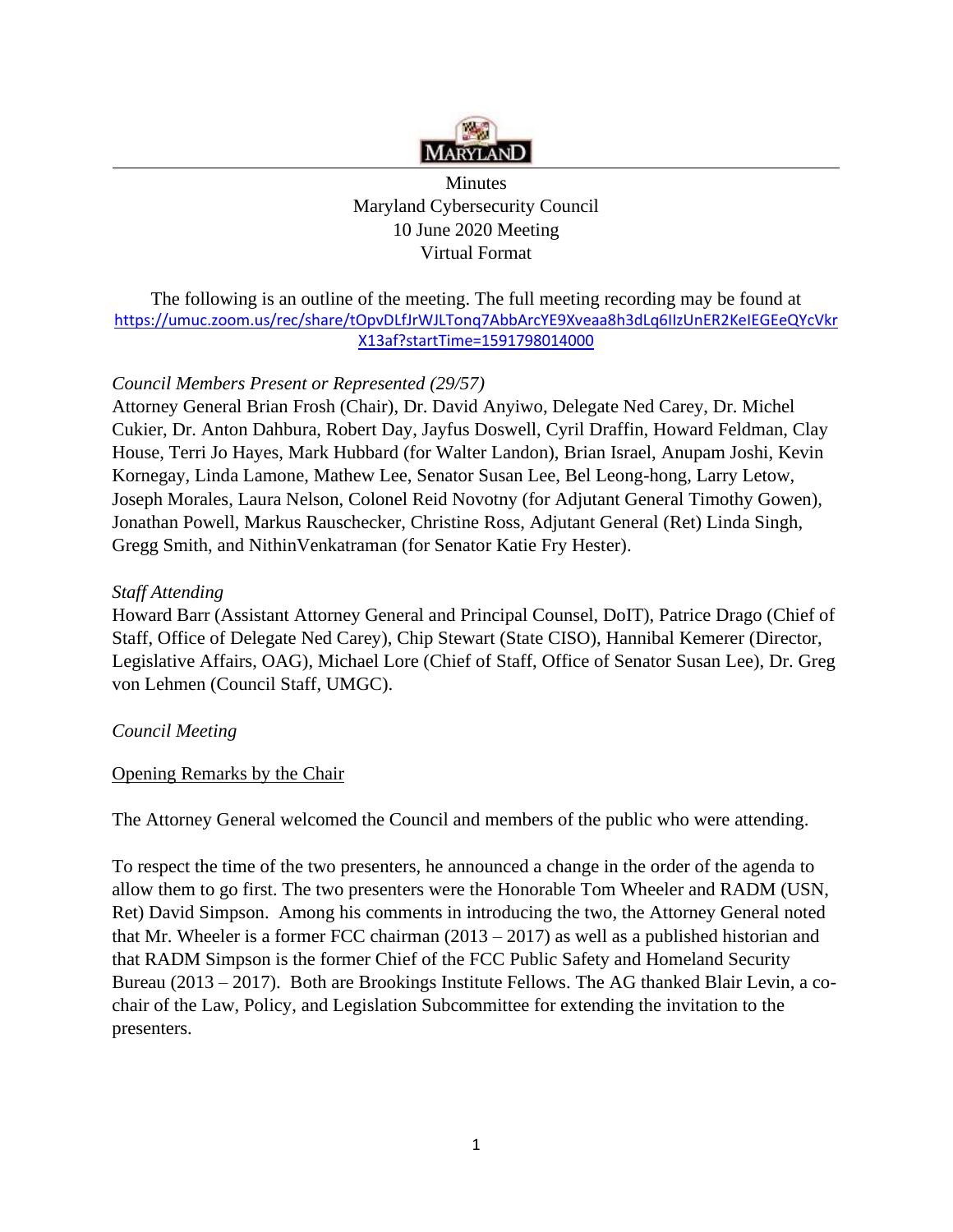The chair mentioned two housekeeping items since the Council was in open virtual session, namely that:

- Council members should submit questions via chat
- The Council would try to address other questions as time and appropriateness allowed

The SME Presentation: "Why 5G Requires New Approaches to Cybersecurity"

The presentation covered the following points:

- What 5G is and is not
- Why it is important
- Cybersecurity considerations
- 5G as an enabler and what its effects will be
- How can society manage cybersecurity risk responsibly?
- The need for a different regulatory paradigm
- A leadership role for Maryland

### Council Business Meeting

*Approval of minutes*. The Attorney General called for the minutes of the 17 January 2020 meeting, asking if there were any changes. The minutes were approved without objection.

## *Subcommittee Chair Reports*

*Subcommittee on Law, Policy and Legislation*. Speaking for both herself and her co-chair, Blair Levin, Senator Lee noted that the shortened 2020 session was difficult for the legislature. Many bills were not able to move forward, including those consistent with Council recommendations that she had proposed. She indicated that she hoped to revisit these 2020 bills in the 2021 session:

- SB 30/HB 215
- SB 957/HB 785
- SB 120/HB 253
- SB 201/HB 237
- SB 443/HB 888

Senator Lee also commented on cyber training and education, the vulnerability of the elderly as target of fraud, and the 'duty of care' that the presenters discussed.

*Subcommittee on Incident Response*. Secretary Leahy reported that DoIT has implemented new tools to measure risk with third-party suppliers and service providers. He also noted that the State CISO and the MDANG have worked extremely well together on cybersecurity matters, and they want to expand the partnership. They are looking for ways to make tools available to cities and counties.

*Subcommittee on Critical Infrastructure*. Markus Rauscheker commented the following about the subcommittee's work: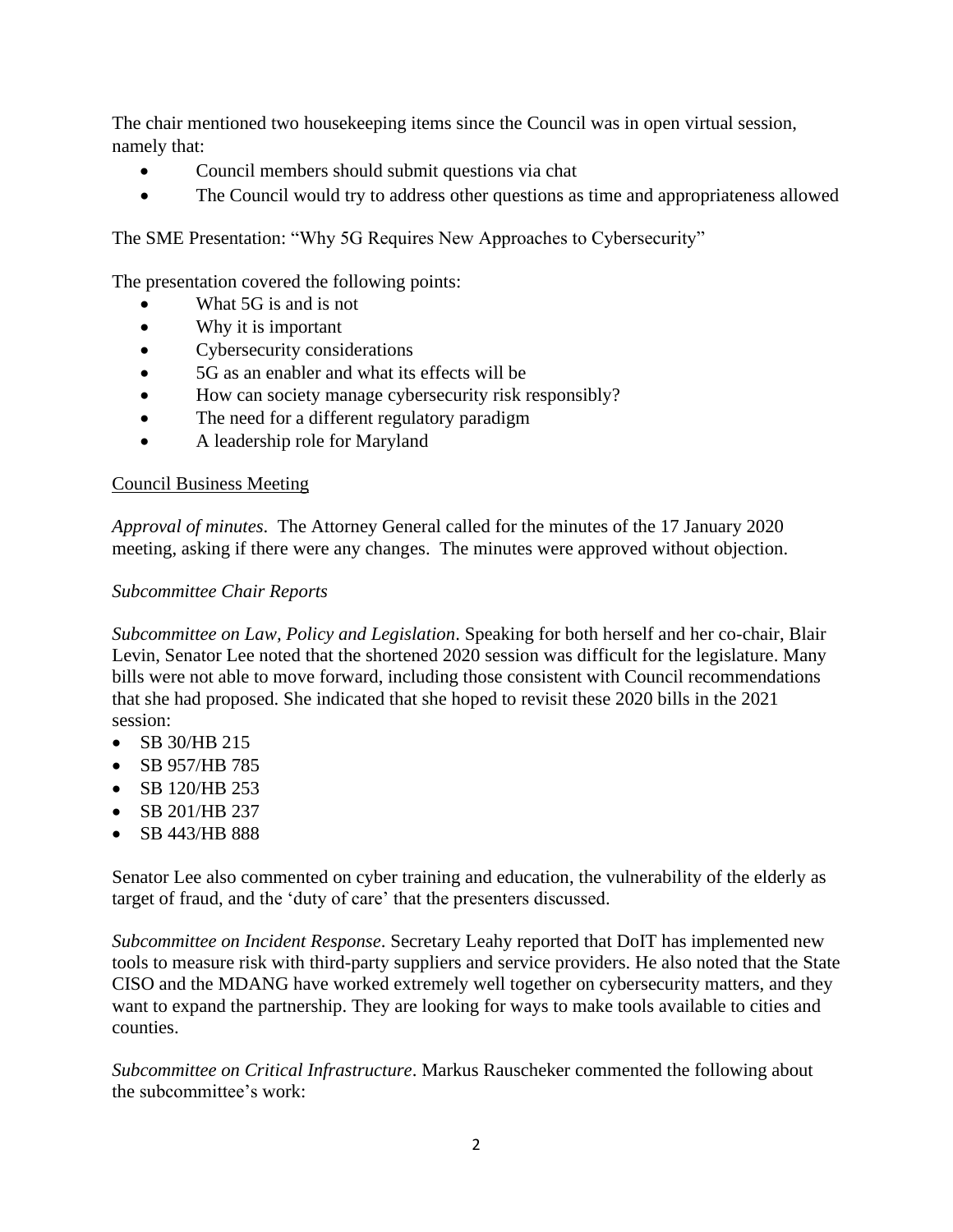- The repository. Working with the subcommittee, CHHS will soon contribute another tranche of curated materials to be included in the repository.
- Support of the ENSB cybersecurity committee. The subcommittee and Council staff had recruited two USM faculty to advise the committee: Dr. Michel Cukier (University of Maryland) and Marc Fruchtbaum (University of Maryland Global Campus).
- Maryland ISAO. The subcommittee continues to explore ways of increasing information sharing in the State.

*Education and Workforce Development*. Reporting for Senator Hester, Nithin Venkatraman, her Chief of Staff, likewise acknowledged the challenging nature of the last legislative session and identified cybersecurity-related bills that Senator Hester may pursue in the next session:

- SB 1036/HB1618
- SB 895
- SB 724/HB 1580
- SB 1049

*Subcommittee on Economic Development*. Bel Leong-hong commended CAMI for organizing a SWAT team as a public-spirited initiative to assist businesses with cybersecurity intrusions that have spiked with COVID-19. In addition, she indicated the ongoing interest of the subcommittee in the information sharing discussions that were occurring, noted that her subcommittee had done a baseline review of cyber-related among the economic-related development bills in the last session with particular interest in HB 45. Finally, she summarized the initiatives for 2021:

- Innovation that would make teleworking more secure.
- Products and services around contact tracing.

Ms. Leong-hong mentioned that Mr. Tiller had proposed laying out the economic advantages that would come from being at the economic forefront in these areas and what particular legislative proposals might look like. A working group was created to consider this question with Mr. Tiller, Mr. Smith, and Mr. Rosendale volunteering to serve.

*Subcommittee on Public Affairs and Outreach*. Dr. Anton Dahbura made the subcommittee report for the chair, Sue Rogan. He mentioned three items:

- The repository. UMGC reported that from January 1, 2018, to May 30, 2020, there had been 4,829 visits to the Council's website, averaging 200-300 per month and that of these, 532 visits focused on the repository. He noted that the subcommittee has been discussing ways to raise awareness of the repository since it has matured as a collection of resources especially for SMBs.
- The Maryland CASH virtual webinar on cybersecurity fraud. This was a joint effort between the subcommittee, Johns Hopkins university, and Maryland CASH. The presenters were Attorney General Brian Frosh and Joseph Carrigan from Johns Hopkins. Over 80 people attended the webinar.
- Outreach with the Cyber Center for Education and Innovation (CCEI). The subcommittee will assist CCEI with its live webinars on Nepris for K12 classes and teachers by recruiting cybersecurity professionals to participate.